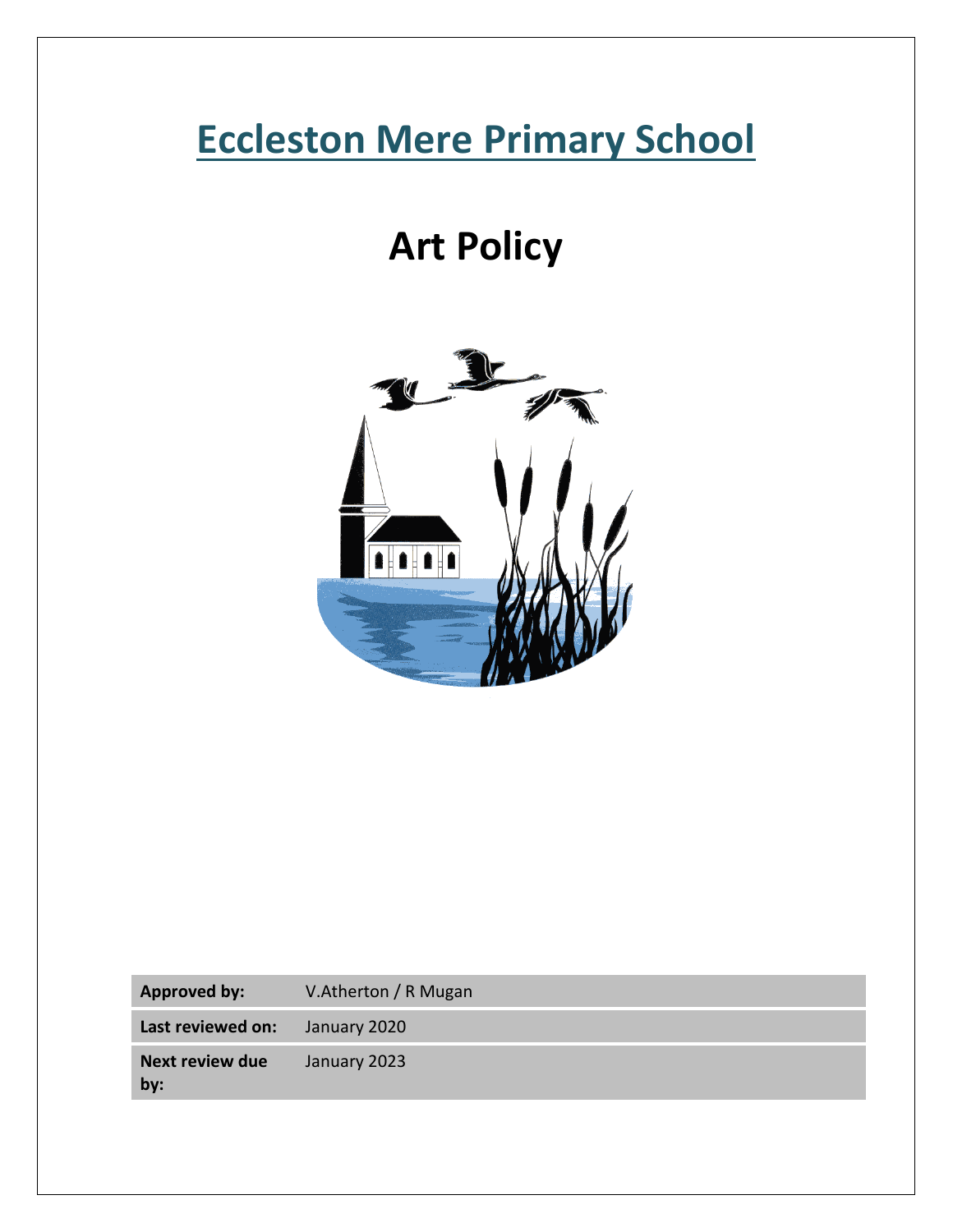# Curriculum Vision Statement

At Eccleston Mere Primary School, we recognise that social, moral, spiritual, and cultural development is central to the education of all pupils and as such, permeates the whole curriculum and ethos of the school.

Our broad and challenging curriculum is designed to enable children to develop interpersonal skills and become resilient learners who think creatively and critically.

Provision is bespoke to our pupils and evolves according to the ever- changing local, national and global landscape. The aim of our curriculum is to develop pupils, who are well-equipped to take their place in society, as citizens of the future.

# We aim to:

- Promote a love of learning.
- Offer memorable learning experiences that are fun and engaging.
- Develop independence, resilience and confidence within our pupils.
- To tailor our curriculum to make use of our locality, taking pride in the achievements of St. Helens and the landscape that surrounds us.
- Enable children to be creative and think differently.
- Prepare citizens who are ready to take on the challenges of the  $21<sup>st</sup>$  Century.
- Provide expert teaching, set upon a backdrop of our safe, secure learning environment.

And in Art we enable this vision by:

- Ensuring access to learning experiences which encompass a diverse range of art forums for all children, both within and in addition to the planned curriculum
- Encouraging appreciation and understanding of contemporary and traditional art forms and practices from both within and beyond the U.K.
- Encouraging children to create, interpret, respond to and perform with confidence and enjoyment
- Wherever possible and appropriate, demonstrating to children how the arts can work in collaboration with each other or be integrated with other curriculum areas to enhance and extend learning experiences.
- Fostering an expectation of success in children, encouraging them to meet their full potential.

# Intent:

To encourage recognition of the importance of Art within the curriculum. To continue to develop and implement a range of teaching and learning approaches to motivate and inspire children and provide guidance through specific teaching of a range of techniques, materials and use of tools as appropriate to the stage of development and individual needs. Pupils will be given the opportunity to develop their I.C.T skills using a variety of graphics software.

# How Work is Evidenced

In EYFS, work will be evidenced through observations made by staff on "2 Simple", as will their responses to questions and descriptions of their work. Artwork is also recorded in portfolios and books.